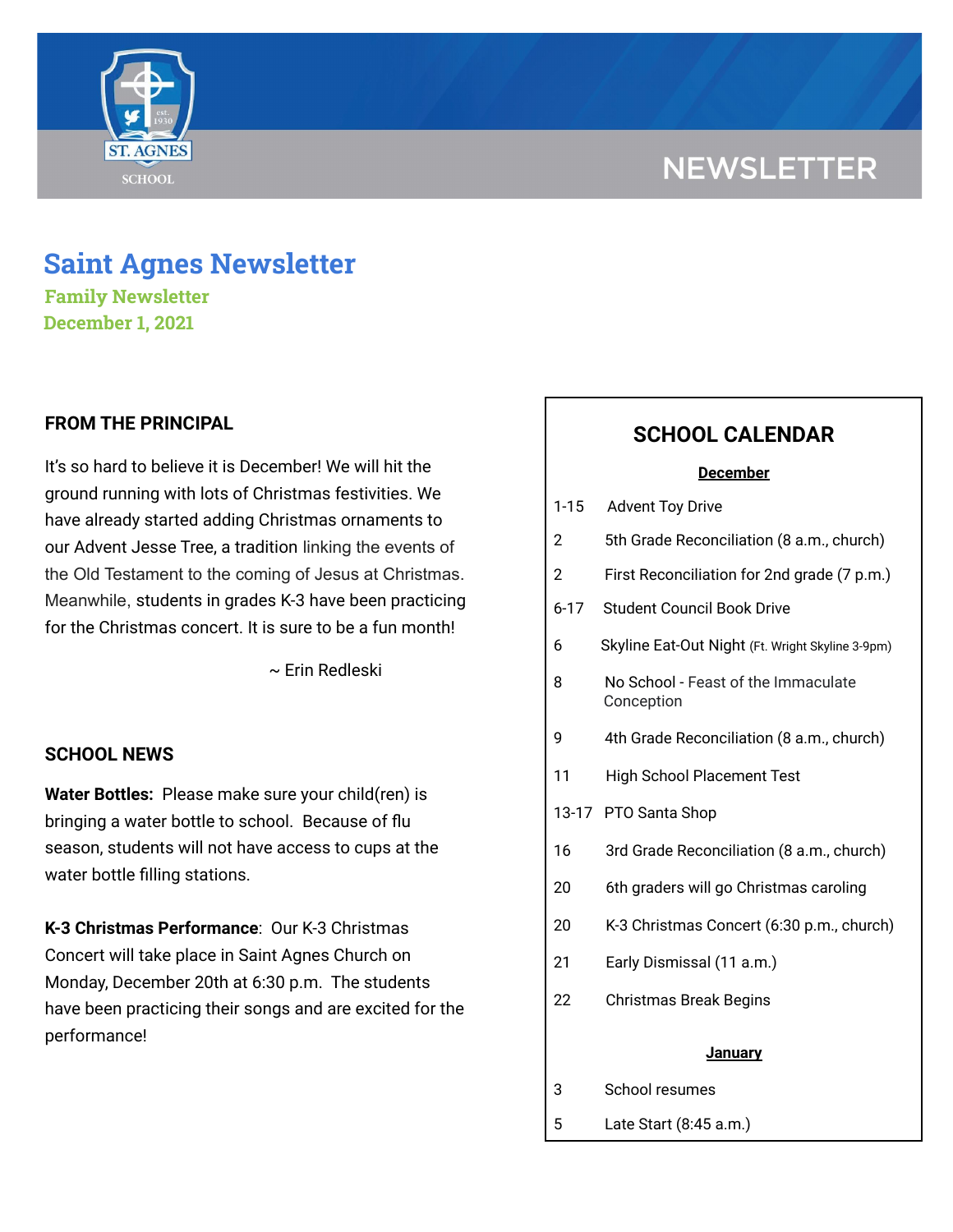**Registration for 2022-23:** Our registration for new students (kindergarten and grades 1-8) for next year is now open. This is only for new students (not our current students who will re-register in January.) Please [click](https://school.saintagnes.com/admission/) here for information on the enrollment process or go directly to the [registration](https://sycamore.school/login?schoolId=3292) link here. Spread the word if you know of families waiting to register.

**Saint Agnes 2021-2022 Annual Appeal**: Financial contributions to the 2021-2022 Saint Agnes Annual Appeal will help us to make continued improvements to our academic curriculum, offering more opportunities for engaging experiences with STEM (science, technology, engineering, and math), new instructional programs, and enrichment opportunities. Contributions toward the Annual Appeal can be made directly to the school office.

**COVID-19 Update**: We have six students quarantining.

## **DECEMBER SCHOOL SERVICE PROJECTS**

**Advent Service Project:** Let's celebrate Christmas by sharing our blessings with less fortunate families in our community! Saint Agnes School will be organizing a toy drive for the Rose Garden Mission in Covington operated by the Franciscan Daughters of Mary to benefit children and families during Christmas time. If you would like to participate in our Advent service project, please consider donating toys to Saint Agnes School through December 15. The Rose Garden Mission has given the following suggestions:

- Neutral colored, educational toys are preferred, i.e. puzzles, building blocks, art supplies, board games, etc.
- Please do not donate toys that are tech, battery operated, or trendy, i.e. unicorns, dragons, princesses, transformers, etc.

**Student Council Book Drive:** The student council is having a book drive from December 6-17 for the Saint Agnes library and Children's Hospital. Please look through your book shelves and consider donating gently used books for the student council's service project.

#### **PTO**

**Skyline Night:** Monday December 6th, 3-9pm is our Skyline Night at the Ft. Wright location. Our school receives 10% of sales associated with St. Agnes. Please remember when eating in or going to drive through to mention you are with St. Agnes so we get the credit.

#### **Mission Statement of Saint Agnes School**

Saint Agnes School exists to provide excellence in Catholic education while inspiring and empowering our students to live the Gospel message of Jesus Christ. As compassionate and faithful Christians, we continue to pursue our spiritual journey, achieve our highest academic potential, and be stewards of the Catholic faith to others.